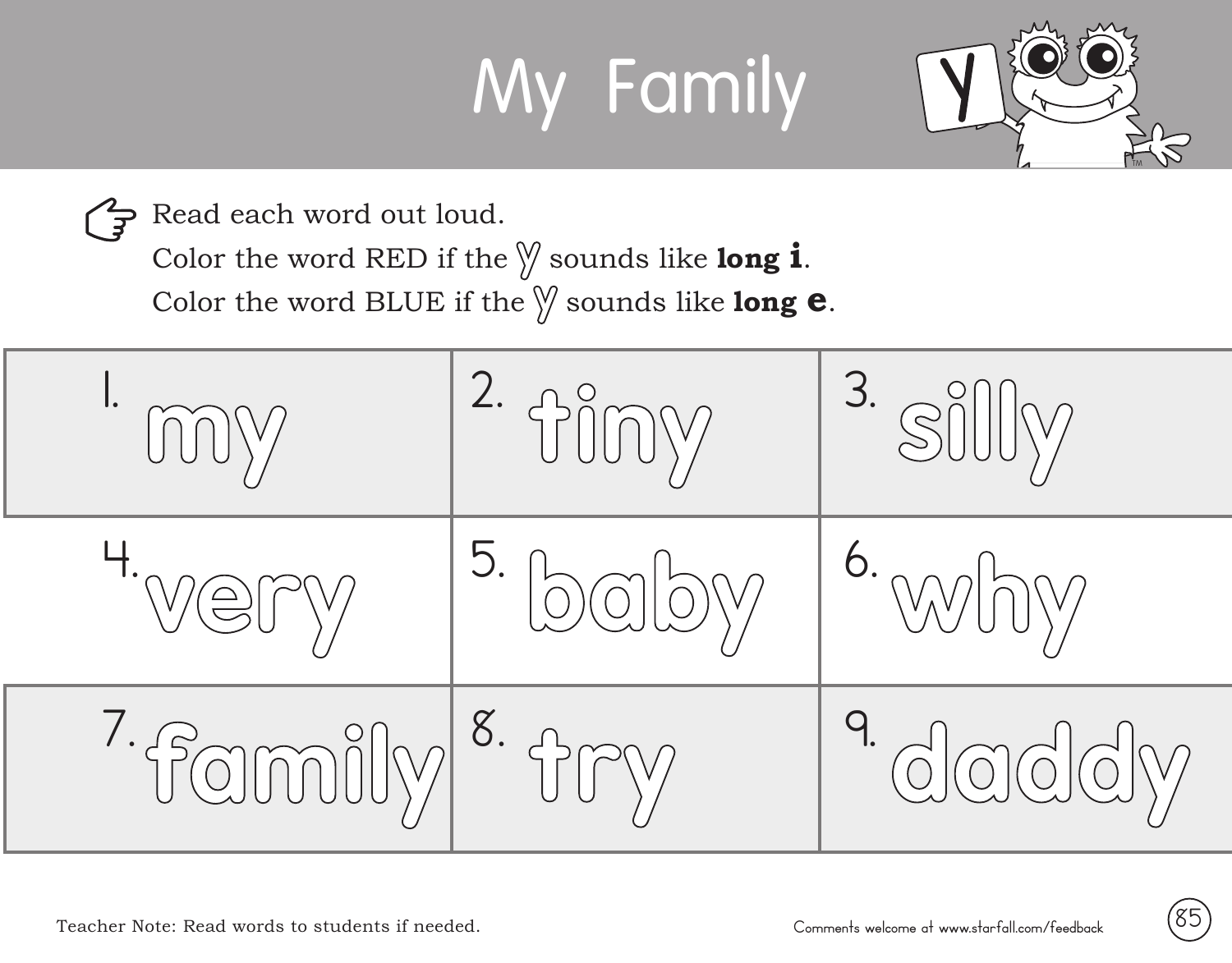## **Word Bank**



Write two sentences about your birthday party.  $\boldsymbol{\varphi}$ Use the Word Bank above to help you.

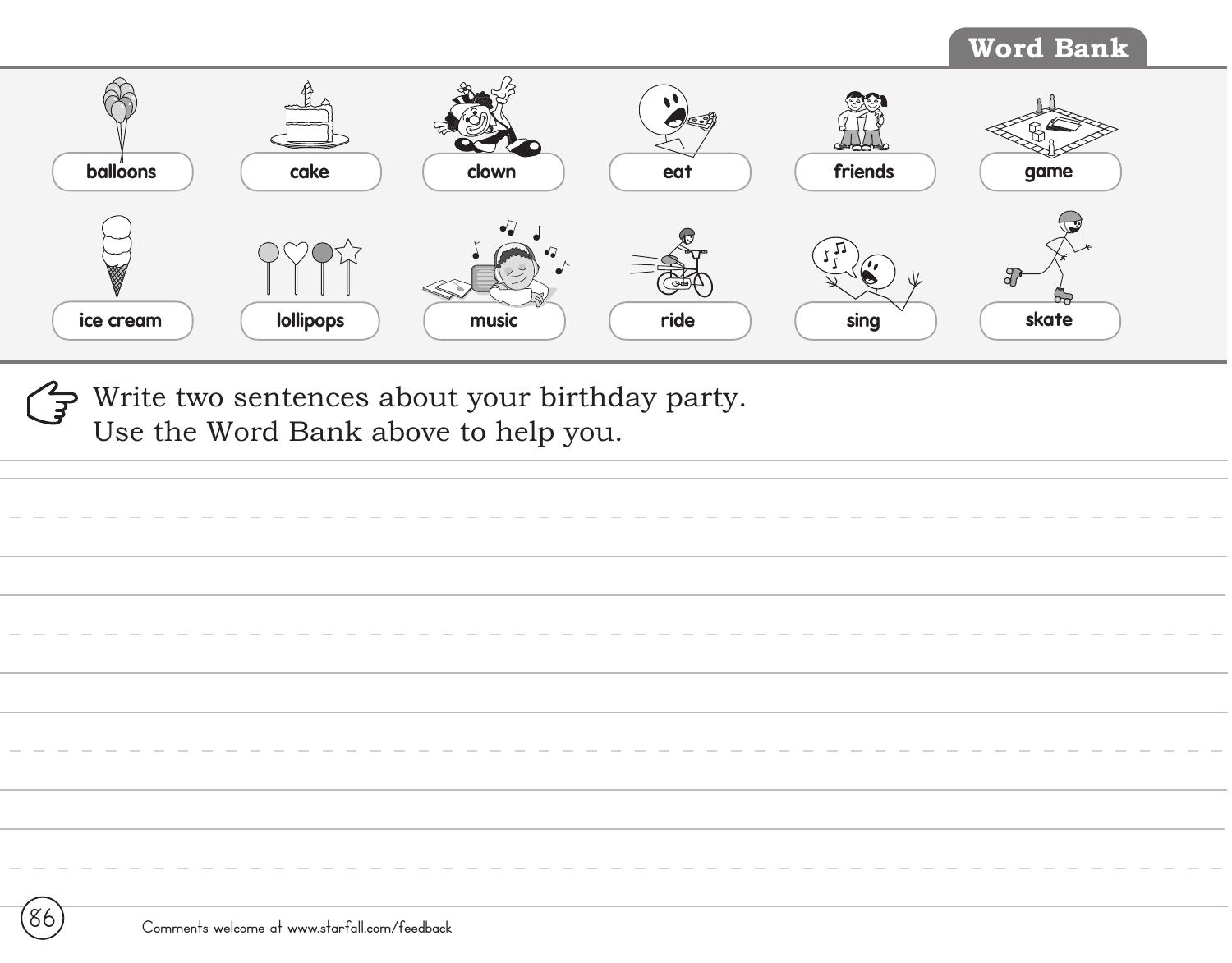Combine two words to make a new, compound word.

Write the new word in the blank and, if possible, draw a picture of it.

![](_page_2_Figure_3.jpeg)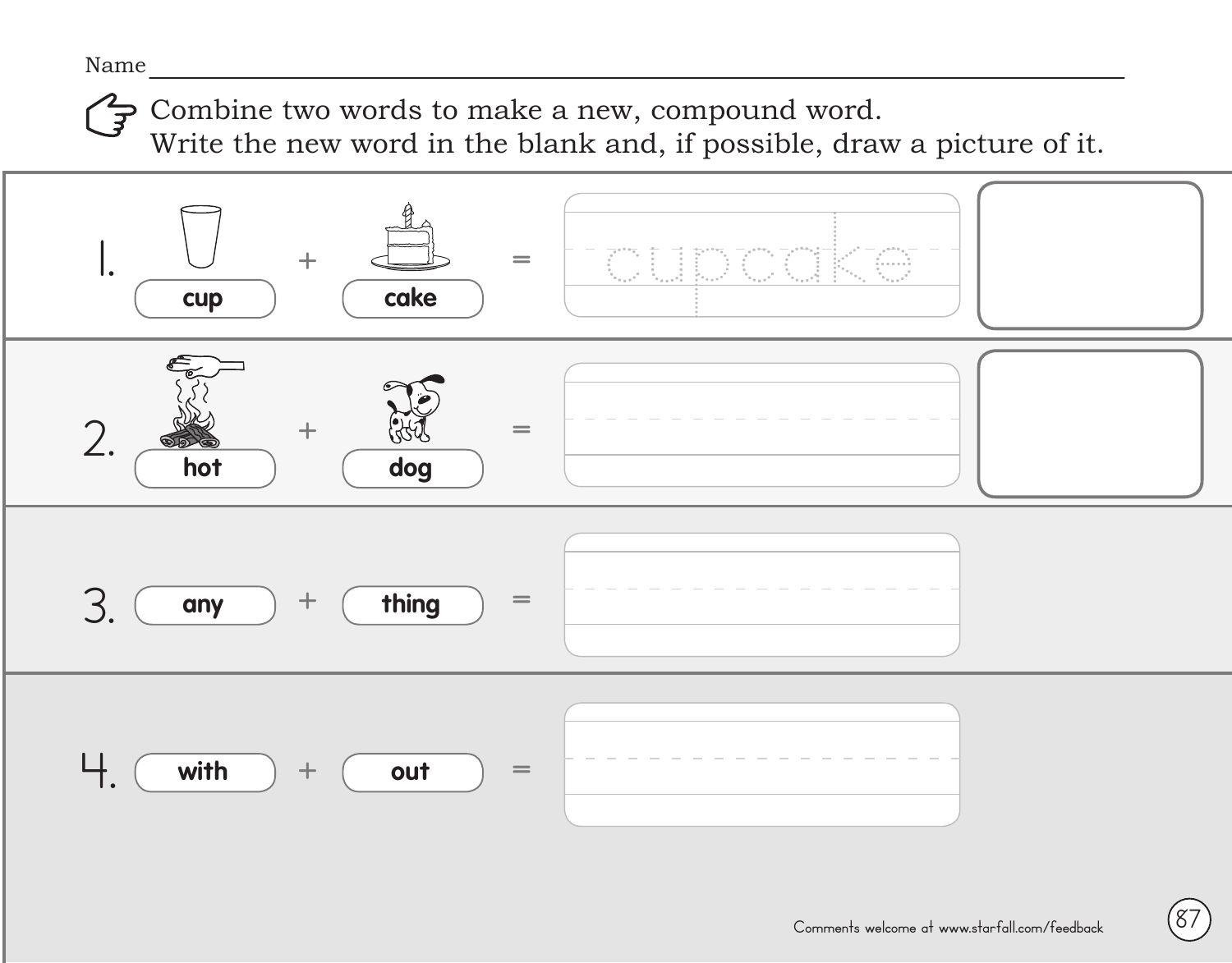**88**

Look at the picture, then circle the things that end with the letter **y**. Use the Word Bank below to help you.

![](_page_3_Figure_2.jpeg)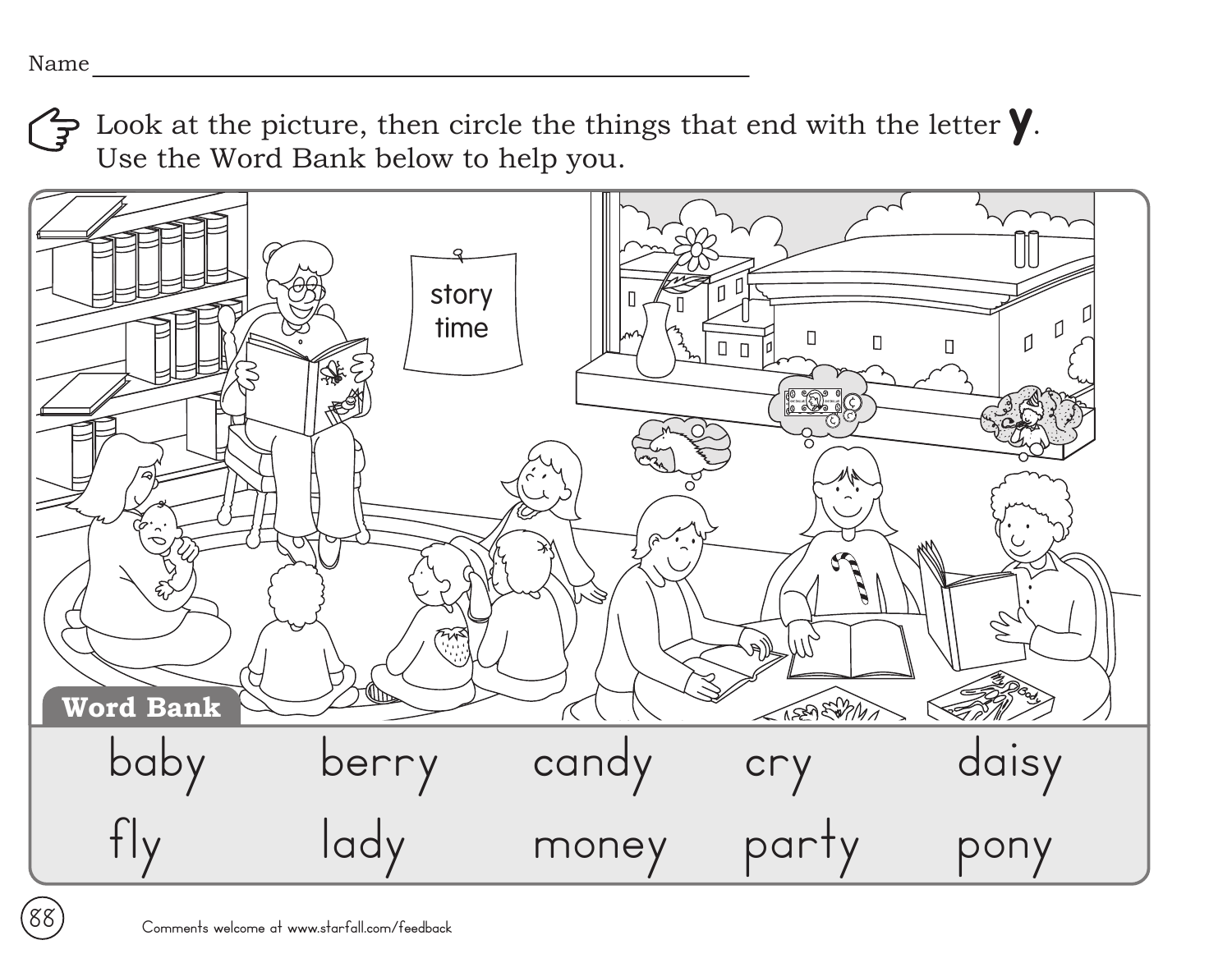Make silly sentences! There's more than one correct answer. Hint: Use the Word Bank on page 88. Have fun!

![](_page_4_Figure_2.jpeg)